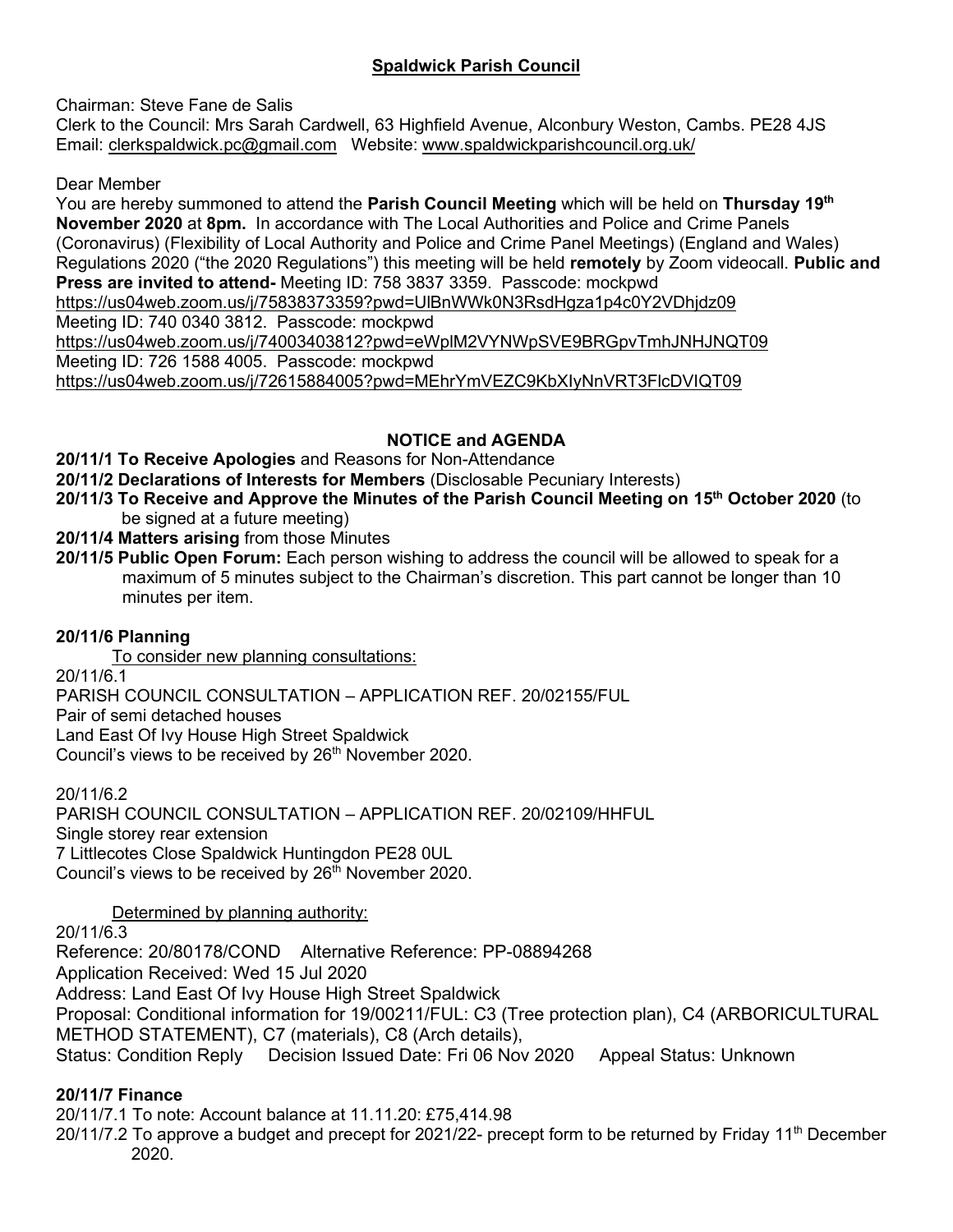- 20/11/7.3 Update regarding viewing access for the Clerk for the bank accounts
- 20/11/7.4 To note: VAT reclaims received £613.06 for 2018/19 and £328.42 for 2019/20
- 20/11/7.5 Huntingdonshire District Council's next Community Infrastructure Levy (CIL) funding round bids will need to be submitted to HDC by 14th December 2020.
- 20/11/7.6 To consider request from Finding Fitness for funding of £1500 to support their Sports Holiday Club scheme so it can be offered to users for free or minimal costs
- 20/11/7.7 20/11/7.16 Total invoices- to note: ESPO electricity price increase, as detailed in email circulated, due to the impact of the pandemic. The only documents issued this month are credits to cancel previous invoices (Account 3006069330: Nov £2.83. Account 3006069341: Nov credits for £6.69 & £6.69 totalling £13.38.

### **Expenditure for approval 19 th November 2020:**

- 20/11/7.8 Clerk's wages (Oct Nov): **£502.86**, (S.Cardwell: £502.86, HMRC £0.00- (to note: backdated pay of £120.96 for 2.75% pay increase agreed from April 2020 for local government included in total. Following a tax code change, Clerk is under threshold for tax so there is no HMRC payment due and a reclaim is to be made for previous monthly payments)
- 20/11/7.9 To note: overpayment for grasscutting has been made- Cllr S Fane de Salis to report on the grass growth in the village following assessment and additional cuts or refund to be agreed based on this information.
- 20/11/7.10 Reimbursement of Sheila and Russel Wallace for grass seed purchased for Fuller Close: £30.99 and £33, also £31.95 for wood stain for repairs to the playpark bench. Total: **£95.94**
- 20/11/7.11 RBL donation for poppy wreath for Remembrance Day- recommended donation **£18.50**
- 20/11/7.12 Reimbursement of **£31.50** to Graham Smith for installation of Allotment noticeboard by Alison Morgan
- 20/11/7.13 Zoom subscription- to consider purchase of the first level of paid subscription at a cost of **£119.90** per year
- 20/11/7.14 Clerk to attend budget training through CAPALC at a cost of **£30** to consider paying for this.

# **20/11/8 Assets – Provision/Maintenance**

- 20/11/8.1 Monthly Ferriman Road Play Area's Inspection- to note: bulbs have been donated to be planted around the play area
- 20/11/8.2 To discuss future areas for grass-cutting on Fuller Close
- 20/11/8.3 Annual unaccompanied inspection has been requested- Wicksteed to confirm date in due course.

# **20/11/9 Highways, footpaths, byways, gritting bin, trees, etc.**

- 20/11/9.1 Progress update regarding the issue of motorcyclists using byways during winter months- signs require updating to prevent this- HDC investigating.
- 20/11/9.2 Progress update regarding the location of the Bus Stop on High Street (issue of parked vehicles) & the suggestion to add an additional stop on Stow Rd.
- 20/11/9.3 MVAS Flashing Speed Sign. Update after meeting with CCllr Ian Gardiner as part of concerns regarding speeding.
- 20/11/9.4 Footpath reports received from M. Ager for discussion by the Council:
	- Spaldwick Footpath 12: Field cultivated, path missing footpath heading towards Easton (direction SSE) has no markings the whole length
	- Long Lane, Spaldwick, (10 metres south of High St.-Unsafe building, barn adjacent and partly encroaching on right of way
	- Spaldwick footpath 10: Stile missing just replaced with wire

#### **20/11/10 Community Room**

20/11/10.1 To discuss reopening of the Community Room (documents for consideration circulated by Clerk.) Hire documents to be approved, actions to be completed prior to re-opening to be agreed and a list of cleaning products to be purchased in line with safety requirements.

20/11/10.2 PAT Testing update from Cllr Pope (deferred while closed).

20/11/10.3 Update from Cllr Pope regarding timers for radiators in the Community room (deferred while closed). 20/11/10.4 Further Discussion of Defibrillator- update from Cllr Parfrey, including grant application.